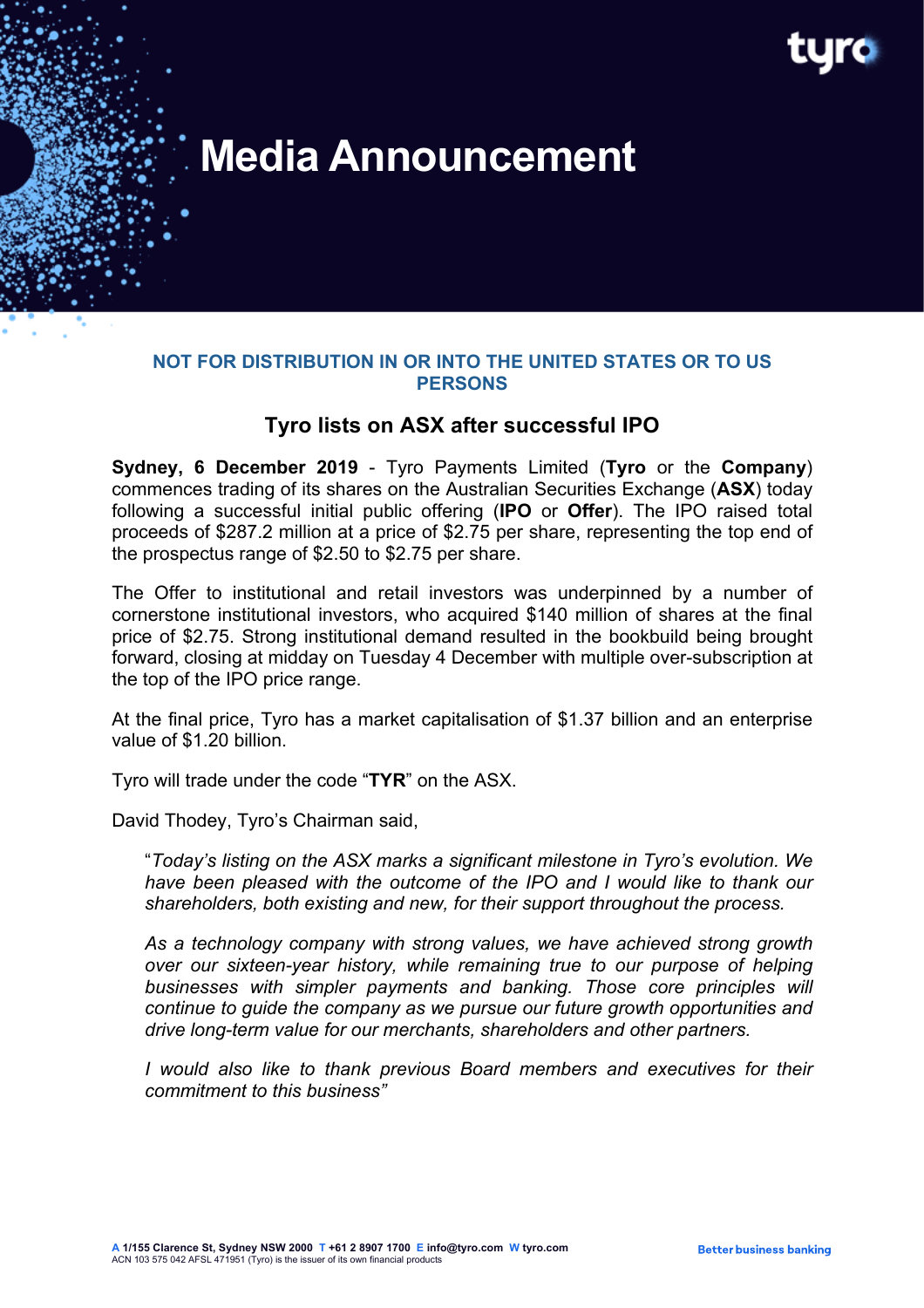Tyro's CEO and Managing Director, Robbie Cooke said,

"*This is a momentous day in Tyro's history. I am so proud of the Tyro team and what has been achieved in reaching this exciting point in our journey. The strong demand from domestic and international investors, sees us well-capitalised and perfectly positioned to execute our growth plans. This process has made us a stronger challenger providing Australian businesses with better payments and banking solutions."*

## **Key Dates**

| Expected commencement of trading on ASX on a<br>conditional and deferred settlement basis    | Friday 6 December 2019     |
|----------------------------------------------------------------------------------------------|----------------------------|
| Settlement of Offer                                                                          | Tuesday 10 December 2019   |
| Issue and transfer of Shares under the Offer (Completion) Wednesday 11 December 2019         |                            |
| Expected commencement of trading on ASX on an<br>unconditional and deferred settlement basis | Wednesday 11 December 2019 |
| Expected dispatch of holding statements                                                      | Thursday, 12 December 2019 |
| Expected commencement of trading on ASX on a normal<br>settlement basis                      | Friday 13 December 2019    |
|                                                                                              |                            |

The above dates are indicative only and may be subject to change.

Tyro's IPO was jointly managed by J.P. Morgan Securities Australia Limited and Morgan Stanley Securities Australia Limited. Clayton Utz acted as Australian legal advisor in relation to the Offer.

| Media enquiries please contact:       |                                      |  |
|---------------------------------------|--------------------------------------|--|
| <b>Brett Clegg - Cato &amp; Clegg</b> | <b>Chloe Rees - Cato &amp; Clegg</b> |  |
| Ph: 0487 436 985                      | Ph:0417 665 416                      |  |
| E: brett@catoandclegg.com             | E: chloe@catoandclegg.com            |  |

**Media enquiries please contact: Analysts and Institutions please contact: Brett Clegg - Cato & Clegg Chloe Rees - Cato & Clegg** Giovanni Rizzo – Tyro Investor Relations **Ph:** 0439 775 030 **E:** grizzo@tyro.com